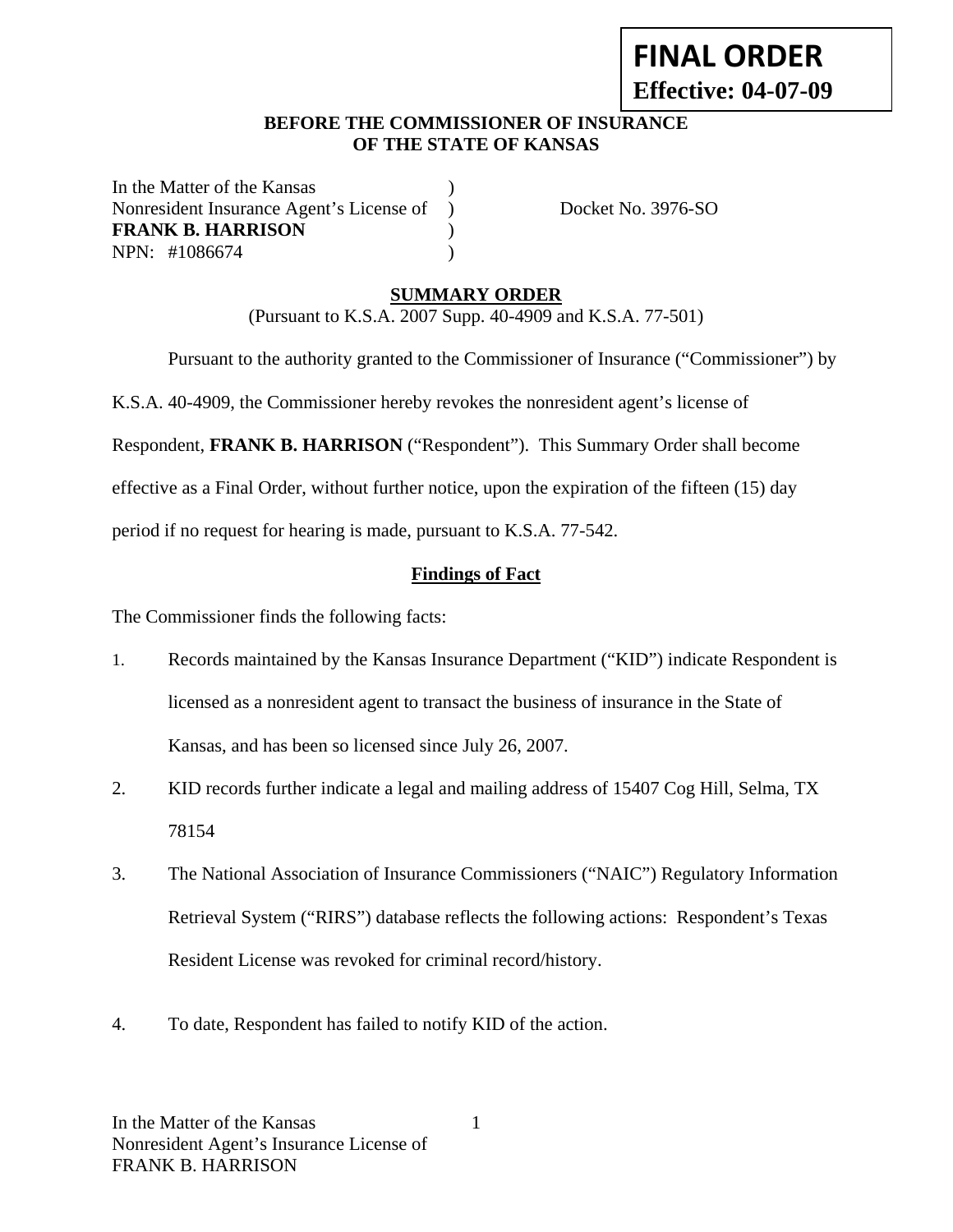# **Applicable Law**

- 5. K.A.R. 40-7-9 requires a licensed producer to notify the Kansas Insurance Department within thirty (30) days of each disciplinary action taken on the insurance agent's license by the insurance regulatory agency of any other state; and,
- 6. K.S.A. 2007 Supp. 40-4909 states, in pertinent part:
	- (a) The commissioner may deny, suspend, revoke, or refuse renewal of any license issued under this act if the commissioner finds that the applicant or license holder has:
		- (2) Violated: (A) Any provision of chapter 40 of the Kansas Statutes Annotated, and amendments thereto, or any rule and regulation promulgated thereunder;
	- (b) In addition, the commissioner may suspend, revoke or refuse renewal of any license issued under this act if the commissioner finds that the interests of the insurer or the insurable interests of the public are not properly served under such license.
- 7. K.S.A. 2007 Supp. 40-4906 and K.S.A. 2007 Supp. 40-4908 provide for the issuance of a nonresident agent's license in reliance upon the agent's valid license in the agent's home state.

# **Conclusions of Law**

- 8. The Commissioner has jurisdiction over FRANK B. HARRISON as well as the subject matter of this proceeding, and such proceeding is held in the public interest.
- 9. The Commissioner finds that Respondent's Kansas license may be revoked because

FRANK B. HARRISON has not shown proof that he is licensed in Texas, his home state.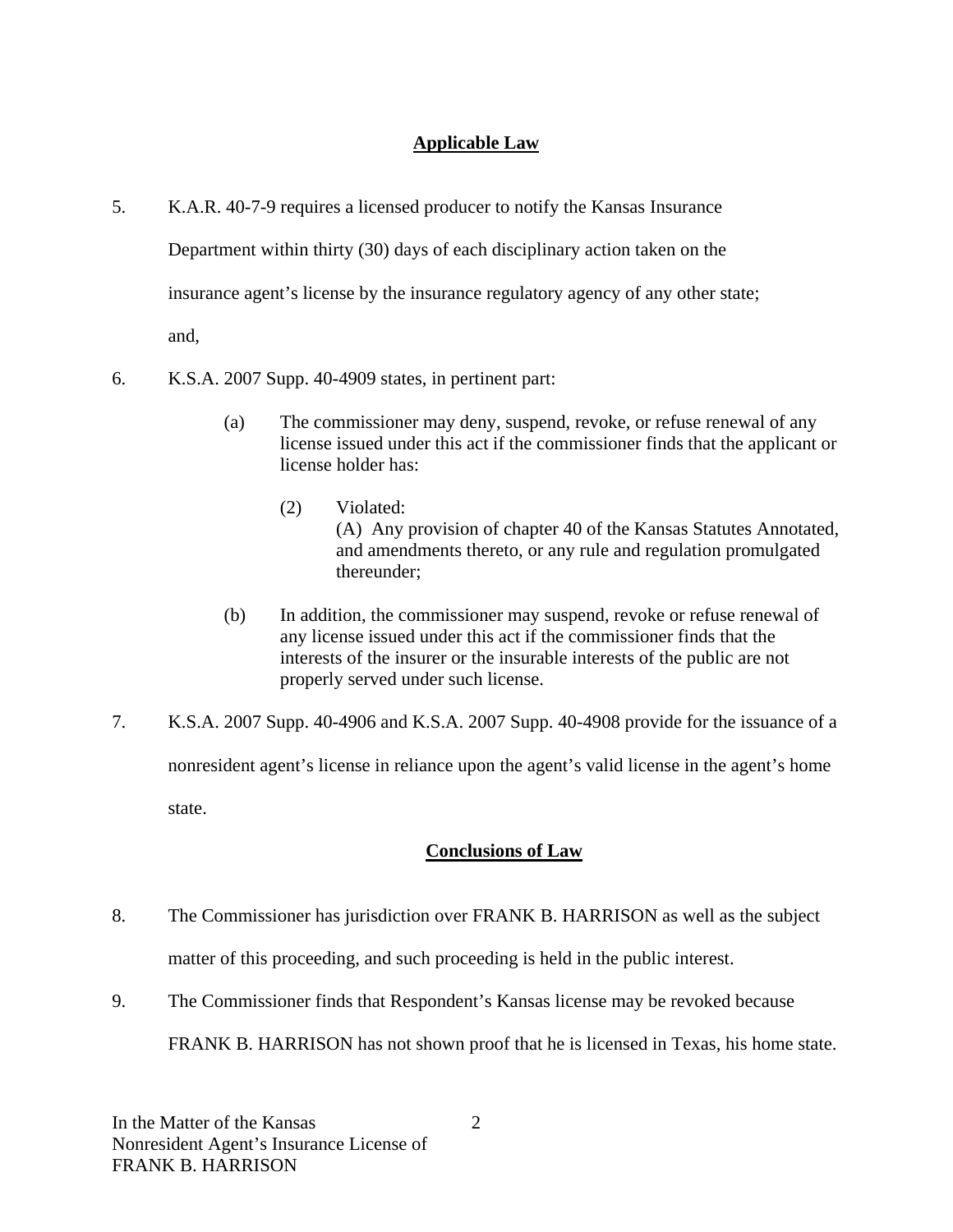- 10. The Commissioner finds that Respondent's Kansas license may be revoked because FRANK B. HARRISON does not have a license in his home state pursuant to K.S.A. 2007 Supp. 40-4906 and K.S.A. 2007 Supp. 40-4908 and further did not report the revocation of his license as required by Kansas law.
- 11. The Commissioner finds, pursuant to K.S.A. 40-4909(b), that the insurable interests of the public are not properly served under Respondent's license.
- 12. Accordingly, the Commissioner concludes sufficient grounds exist for the revocation of the insurance agent's license of FRANK B. HARRISON pursuant to K.S.A. 40-4909(a) and  $(b)$ .

#### **IT IS THEREFORE ORDERED BY THE COMMISSIONER OF INSURANCE THAT:**

1. The Kansas Nonresident Insurance Agent's License of **FRANK B. HARRISON** is hereby **REVOKED** effective the effective date of this Order.

2. **IT IS FURTHER ORDERED** that **FRANK B. HARRISON** shall **CEASE** and **DESIST** from the sale, solicitation or negotiation of insurance and/or receiving compensation deriving from the sale, solicitation or negotiation of insurance conducted after the effective date of this Order.

#### **NOTICE AND OPPORTUNITY FOR HEARING**

FRANK B. HARRISON, within fifteen (15) days of service of this Summary Order, may file with the Kansas Insurance Department a written request for hearing on this Summary Order, as provided by K.S.A. 77-542. In the event a hearing is requested, such request should be directed to:

> John W. Campbell, General Counsel Kansas Insurance Department 420 S.W.  $9<sup>th</sup>$  Street Topeka, Kansas 66612

In the Matter of the Kansas Nonresident Agent's Insurance License of FRANK B. HARRISON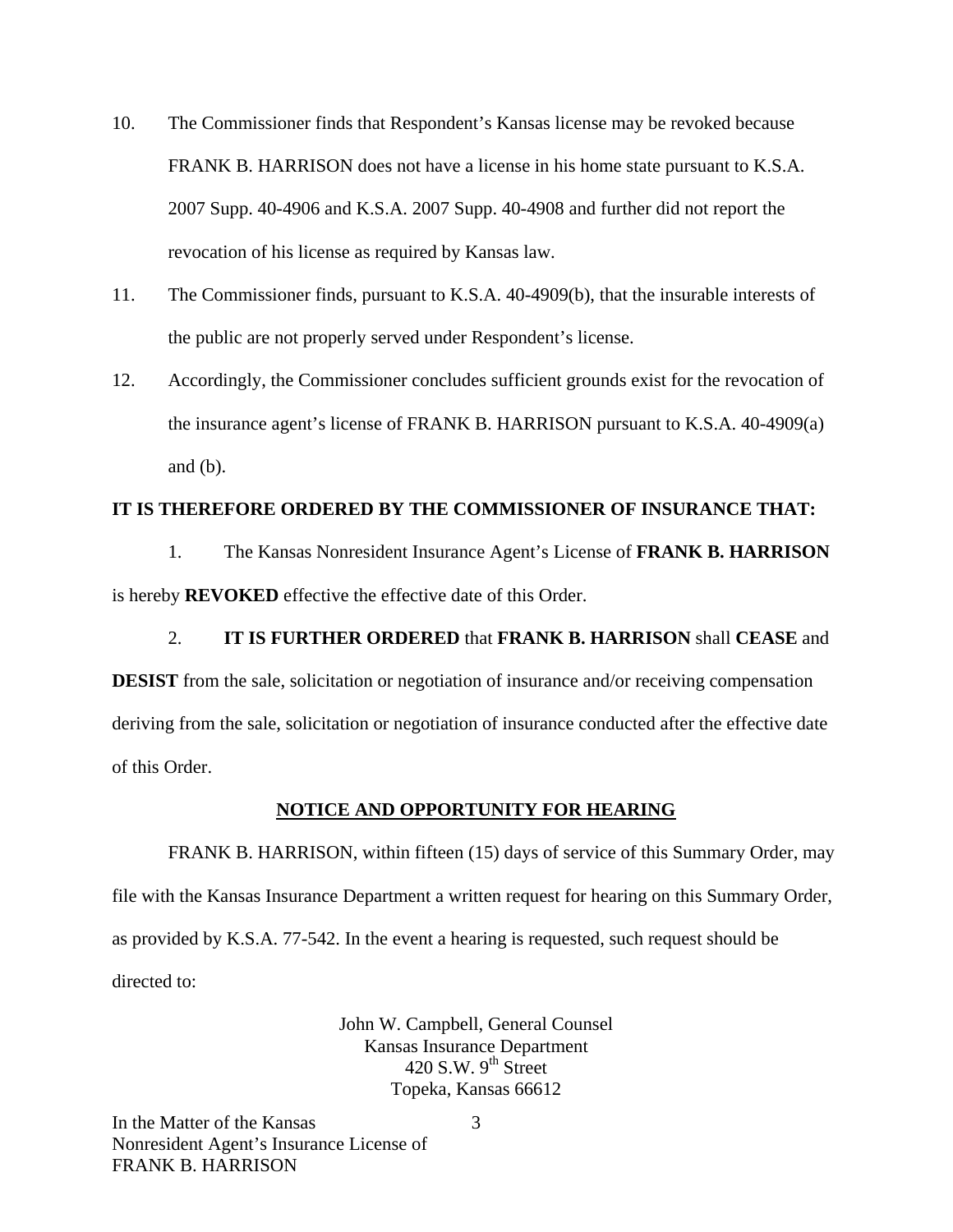Any costs incurred as a result of conducting any administrative hearing shall be assessed against the agent/agency who is the subject of the hearing as provided by K.S.A. 40-4909(f). Costs shall include witness fees, mileage allowances, any costs associated with reproduction of documents which become part of the hearing record, and the expense of making a record of the hearing.

If a hearing is not requested, this Summary Order shall become effective as a Final Order, without further notice, upon the expiration of the fifteen (15) day period for requesting a hearing. The Final Order will constitute final agency action in the matter.

In the event the Respondent files a petition for judicial review, the agency officer designated pursuant to K.S.A. 77-613(e) to receive service of a petition for judicial review on behalf of the Kansas Insurance Department is:

> John W. Campbell, General Counsel Kansas Insurance Department 420 S.W.  $9^{th}$  St. Topeka, Kansas 66612

# **IT IS SO ORDERED THIS \_20th\_\_ DAY OFMARCH, 2009, IN THE CITY OF TOPEKA, COUNTY OF SHAWNEE, STATE OF KANSAS.**



| $\sqrt{R}$ T <sub>I</sub> R $\Omega$ <sub>b</sub> | /s/ Sandy Praeger         |
|---------------------------------------------------|---------------------------|
|                                                   | Sandy Praeger             |
| <b>DEPARTMENT</b><br>CDEATEN                      | Commissioner of Insurance |

 $\angle$ s/ John W. Campbell $\Box$  John W. Campbell General Counsel

In the Matter of the Kansas Nonresident Agent's Insurance License of FRANK B. HARRISON

4